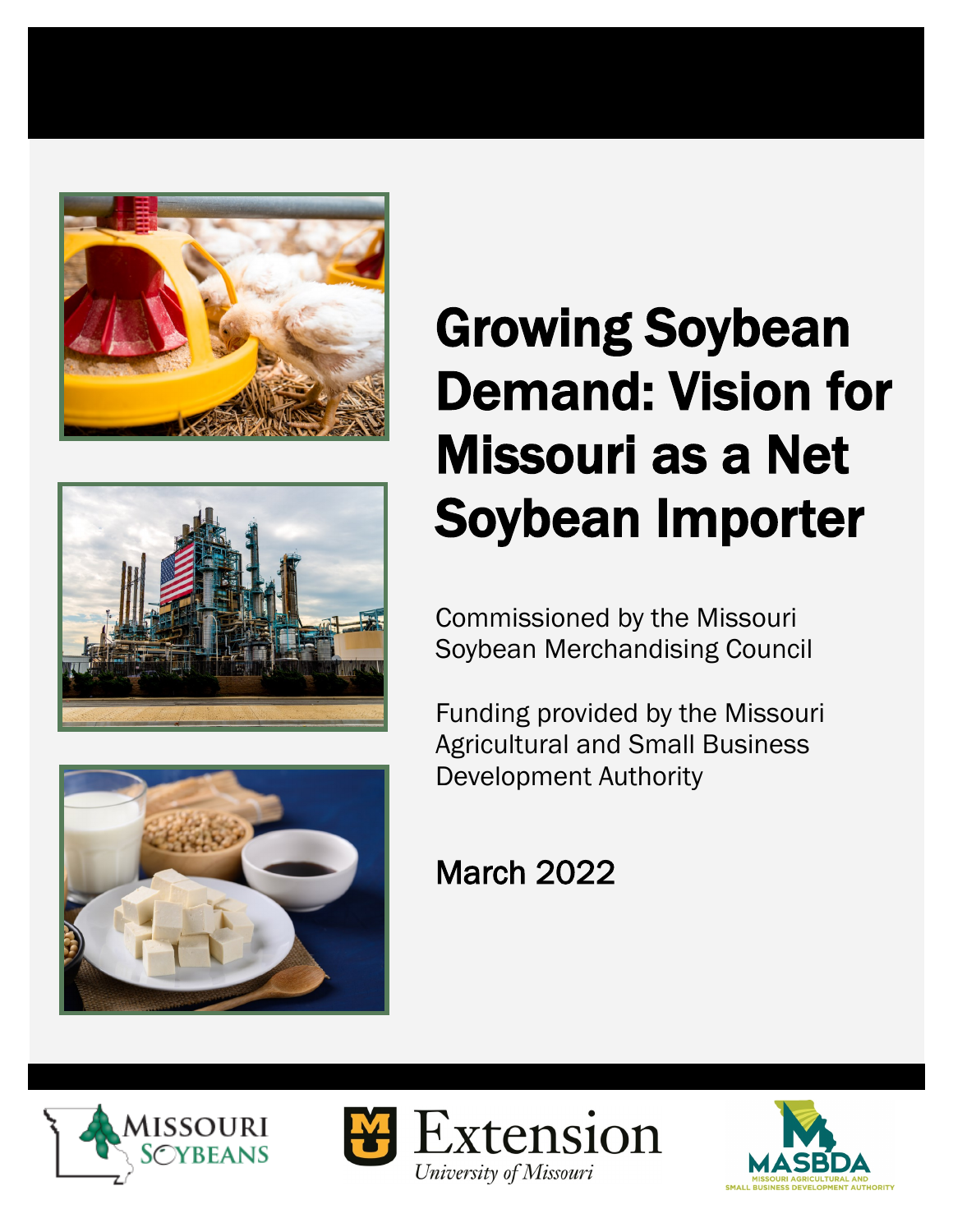#### Growing Soybean Demand: Vision for Missouri as a Net Soybean Importer

This report summarizes new soybean market opportunities in Missouri. It highlights potential growth in overall Missouri soybean demand among Missouri manufacturers of feed, industrial products and food products.

Three separate papers examined these manufacturing sectors in-depth and provided the background information needed to develop this report. Market opportunities described in these papers could help grow the amount of soy oil and meal demanded by Missouri buyers downstream in the value chain and, therefore, support additional crush capacity within the state. Additionally, Missouri historical basis provides perspective about soybean prices.

The following authors contributed to this report:

Ryan Milhollin Assistant Professor, Agricultural Business and Policy, MU Extension Joe Horner Extension Specialist, Agricultural Business and Policy, MU Extension Ben Brown Sr. Research Associate, Agricultural Business and Policy, MU Extension Alice Roach Senior Research Associate, MU Division of Applied Social Sciences Ray Massey Professor, Agricultural Business and Policy, MU Extension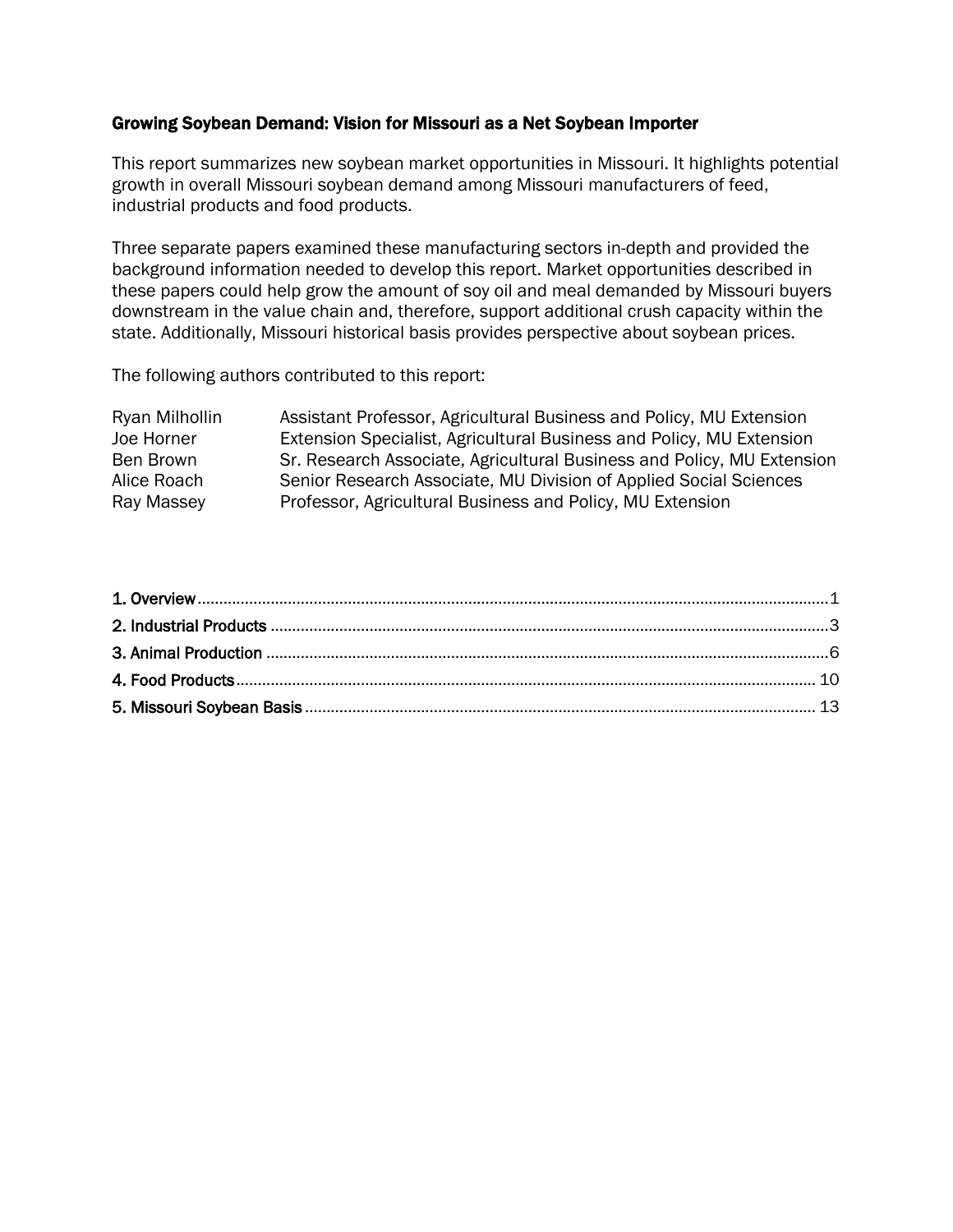## 1. Overview

The Missouri Soybean Merchandising Council (MSMC) envisions the state's soybean industry becoming a net soybean importer. Exhibit 1.1 shows Missouri's soybean supply and demand balance from 2020/21 to 2022/23. Net exports refer to Missouri's supply (production and carry-in) minus soybean volumes used in-state (crush and seed/residual use) and carry-out balances. Based on ProExporter's projections, Missouri will have 107 million bushels in net soybean exports in the 2022/23 crop year. Those exports will go to other states or international buyers.

| Item                | Unit      | 2020/21 | 2021/22 | 2022/23 |
|---------------------|-----------|---------|---------|---------|
| Carry-in            | mil. bu.  | 28      | 20      | 25      |
| Area planted        | thou, ac. | 5,850   | 5,700   | 5,721   |
| Area harvested      | thou, ac. | 5,810   | 5,650   | 5,670   |
| Yield               | bu./ac.   | 51      | 49      | 50      |
| Production          | mil. bu.  | 296     | 277     | 284     |
| Supply              | mil. bu.  | 324     | 297     | 316     |
| Disappearance (use) | mil. bu.  | 304     | 272     | 276     |
| Seed/residual use   | mil. bu.  | 7       | 8       | 8       |
| Crush               | mil. bu.  | 161     | 166     | 168     |
| Use in state        | mil. bu.  | 168     | 174     | 176     |
| Carry-out           | mil. bu.  | 20      | 25      | 33      |
| <b>Net exports</b>  | mil. bu.  | 136     | 98      | 107     |

| Exhibit 1.1. Missouri soybean supply and demand (September to August crop years)* |  |  |
|-----------------------------------------------------------------------------------|--|--|
|                                                                                   |  |  |

 $*$  2021/22 data are estimates, and 2022/23 data are projections Source: ProExporter

Five soybean crushing facilities operate within Missouri. Exhibit 1.2 lists these facilities, their locations and daily crush capacity. Three facilities operate on Missouri's western border, and two operate in east central Missouri. The U.S. crushed 66.2 million tons of soybeans in 2020, according to USDA. Missouri crushed about 4.3 million tons, which represents about 7% of the U.S. total. Neighboring states Iowa and Illinois crushed 13.5 million tons and 7.9 million tons, respectively.

Exhibit 1.2. Missouri soybean crushing facilities by capacity

| <b>Facility</b>    | Location           | Daily crush<br>(tons/day) |
|--------------------|--------------------|---------------------------|
| Cargill            | <b>Kansas City</b> | 5,000                     |
| Ag Processing Inc. | St. Joseph         | 3,600                     |
| <b>ADM</b>         | Deerfield          | 2,400                     |
| <b>ADM</b>         | Mexico             | 1,950                     |
| <b>Tiger Soy</b>   | Mexico             | 52                        |
|                    | Total              | 13,002                    |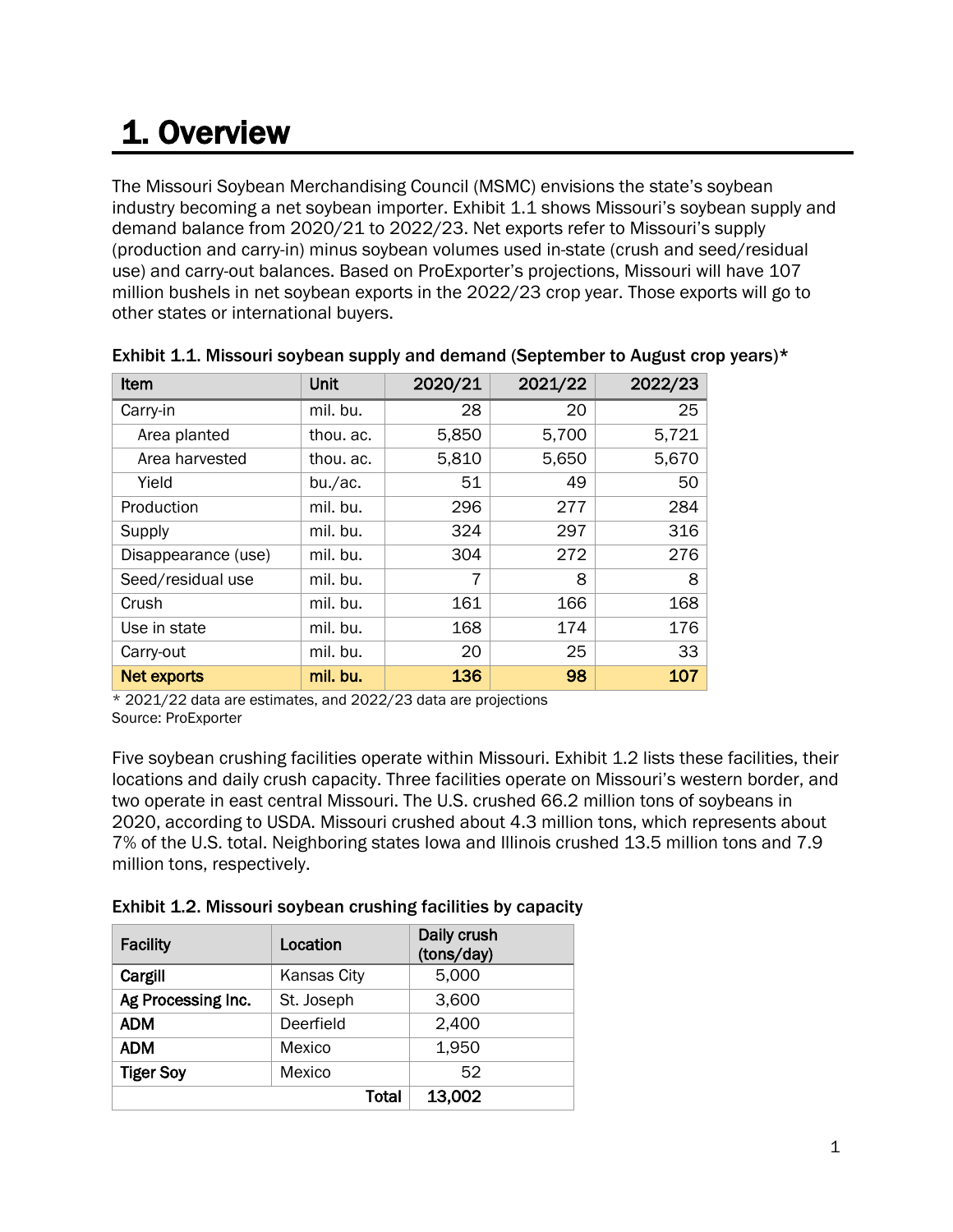If in-state demand for soybean co-products grows, then additional Missouri soybean processing capacity may be justified. The project team evaluated potential opportunities and strategies to improve Missouri soybean demand among three Missouri manufacturing sectors: feed, industrial products and food. Three separate papers examined these sectors in-depth and provide the background information needed to develop this report. In these papers created for each sector, the team recommended strategies and tactics to pursue that would increase soybean demand. In addition, the papers listed Missouri businesses that may represent potential buyers of soybean inputs or technologies. These market opportunities could help grow the oil and meal demanded by Missouri buyers downstream in the value chain and support additional crush capacity within the state.

Exhibit 1.3 summarizes these opportunities that have potential to increase soybean demand, including among Missouri manufacturers. Some relate to Missouri Soybean Merchandising Council-funded innovations and technologies that could be further commercialized. Others represent more generic soybean component uses or applications where Missouri manufacturers have existing capabilities. The exhibit organizes these opportunities according to the estimated soybean volumes they could demand and the potential value that can be captured in the end products or markets. Note, whole soybean uses are shaded green, oil uses are shaded gold, and meal and hull uses are shaded blue.



Exhibit 1.3. Opportunities to increase Missouri soybean demand

The following sections present an overview of Missouri feed, industrial products and food manufacturing sectors examined by the project team. The last section shares an analysis of soybean basis relationships in Missouri. The analysis describes price conditions and how they could evolve if changes occurred in the industry.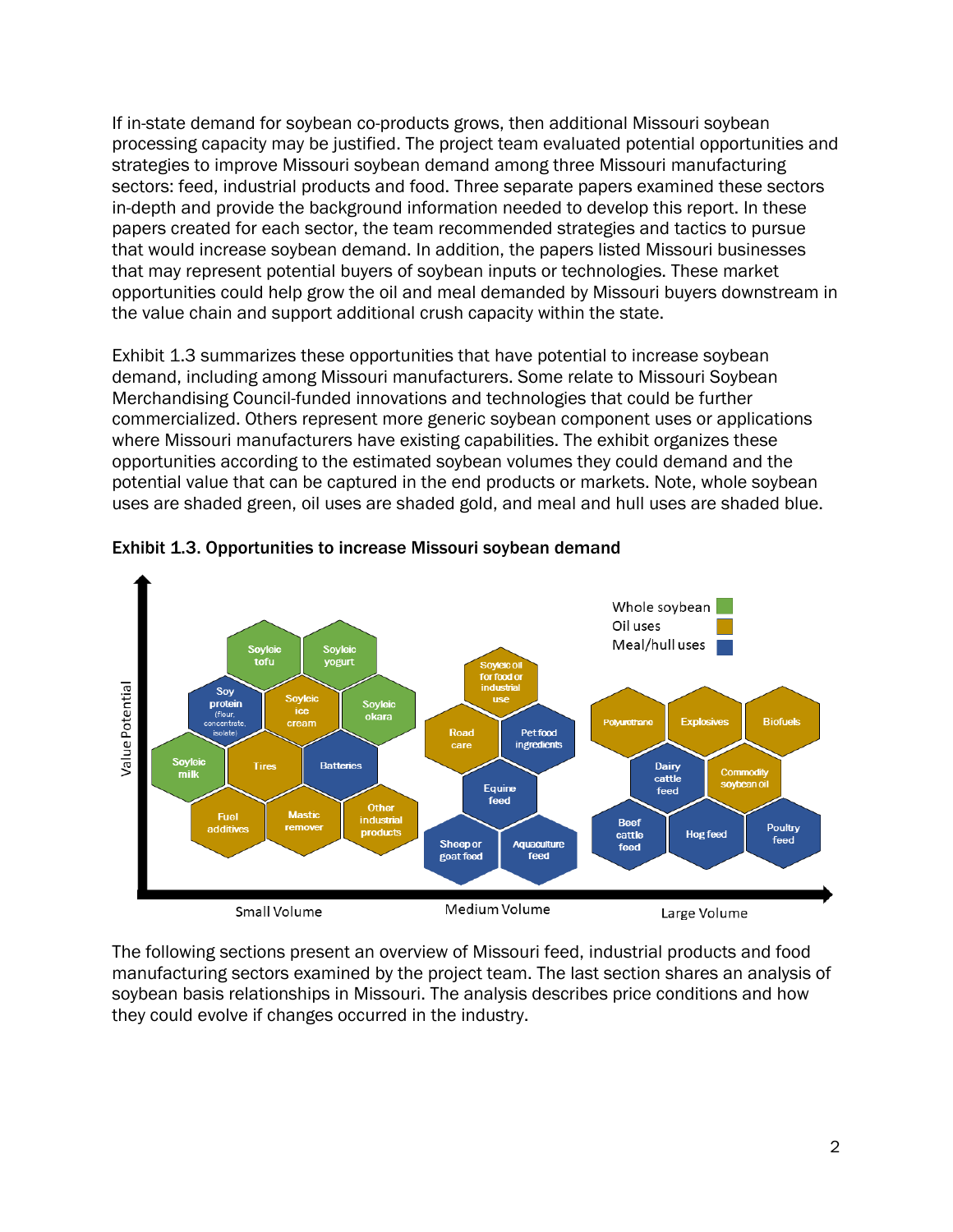### 2. Industrial Products

Soy-based raw materials have multiple potential industrial applications, including fuels, adhesives, coatings, fibers, lubricants and plastics. Soybean oil use in industrial products is well-documented and growing. In the past 20 years, biofuel producers used more soybean oil for industrial purposes than other industrial products manufacturers. Of the approximately 5 million metric tons of U.S. soybean oil used to make industrial products in 2020, 79% found use in biofuels. See Exhibit 2.1. Other industrial use categories captured relatively smaller shares of total soybean oil. No data are available to indicate soybean meal or soybean hull use in industrial products.



#### Exhibit 2.1. Share of U.S. soybean oil industrial use by category, 2020

In November 2021, the U.S. biodiesel industry's annual production capacity totaled roughly 2.389 billion gallons from 85 plants. Missouri ranked third with 243 million gallons of plant capacity. As such, Missouri's biodiesel industry has been a key soybean oil consumer within the state.

In the industrial sector, current soybean oil market drivers include the renewable diesel and sustainable aviation fuel industries. Proposed or announced renewable diesel projects would add 5 billion gallons or more in annual capacity by 2024. If those projects move forward and solely use soybean oil as a feedstock, then they could demand up to 67 million acres of soybeans. However, industry estimates suggest that annual production capacity will more likely range from 2 billion gallons to 3 billion gallons by 2025 because not all planned projects will ultimately operate. Still, many oil companies are partnering with agricultural companies to secure feedstock needed to produce renewable diesel and other types of fuel. Such new sources of soybean oil demand will create a more competitive industrial

Source: Centrec and the United Soybean Board (marketviewdb.centrec.com)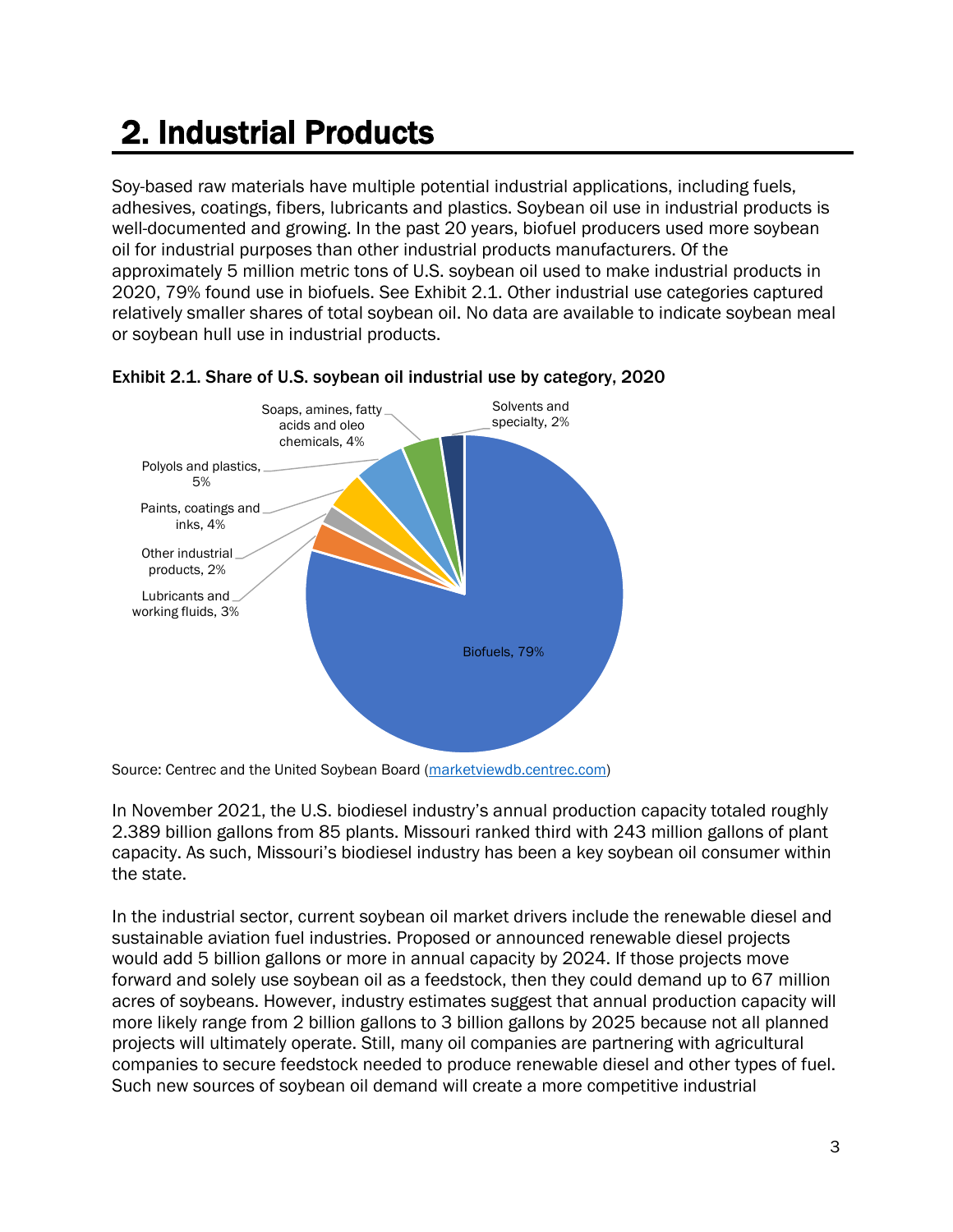marketplace for soybean oil and heighten the need for buyers, such as biodiesel producers, to strengthen feedstock relationships or contracts.

Based on the industrial products market research conducted for this project, Exhibit 2.2 identifies strengths, weaknesses, opportunities and threats related to expanding Missouri industrial use of Missouri-produced soybean components. Exhibit 2.3 names specific recommendations for increasing in-state use of soybean components.

| Exhibit 2.2. SWOT analysis for Missouri soybean industry increasing in-state use of soybean |
|---------------------------------------------------------------------------------------------|
| components for industrial uses                                                              |

| <b>Strengths</b>                                                                       | Weaknesses                                                                            |
|----------------------------------------------------------------------------------------|---------------------------------------------------------------------------------------|
| Based on jobs data, Missouri has a high                                                | In some cases, soybean oil competes with                                              |
| concentration of industries that may use soy                                           | other feedstocks that have a price and                                                |
| (e.g., manufacturers of storage batteries;                                             | first-mover advantage.                                                                |
| power, distribution and specialty                                                      | Relatively small shares of soybean oil<br>$\bullet$                                   |
| transformers; explosives; and unlaminated                                              | have been used for industrial purposes -                                              |
| plastics film and sheet, except packaging).                                            | the exception being biofuels. Therefore,                                              |
| Several Missouri firms have innovated<br>$\bullet$                                     | these markets have been relatively niche                                              |
| products made from soy inputs (e.g., Express                                           | but require efforts to open and sustain.                                              |
| Chem, Soya System).                                                                    | Missouri has trailed other states in<br>$\bullet$                                     |
| The MSMC industrial products investments<br>$\bullet$                                  | installing small and large-scale batteries                                            |
| can offer sustainability or renewable benefits.                                        | - those that store energy and may use                                                 |
| Manufacturers may seek a local supply of soy<br>$\bullet$                              | soy components.                                                                       |
| components to stabilize access to inputs.                                              | Industrial products manufacturers may<br>$\bullet$                                    |
| Emerging in-state investment infrastructure<br>$\bullet$                               | not have the margins to pay premiums for                                              |
| (e.g., venture capitalists, angel investors)                                           | inputs, despite their claims (e.g., non-                                              |
| offers financial support to startups.                                                  | GMO) attached to those inputs.                                                        |
| <b>Opportunities</b>                                                                   | <b>Threats</b>                                                                        |
| Renewable diesel and sustainable aviation                                              | More industrial users (e.g., renewable                                                |
| fuel innovations may increase soy oil use.                                             | diesel producers) sourcing soybean oil                                                |
| As building infrastructure investment grows,<br>$\bullet$                              | would increase the oil's price and affect<br>the economics of other soy-based product |
| construction firms have the potential to<br>demand more blasting agents and oxidizers. | manufacturing (e.g., biodiesel).                                                      |
| To incentivize mining and construction<br>$\bullet$                                    | Much battery manufacturing occurs<br>$\bullet$                                        |
| companies to use explosives made from                                                  | overseas and may limit U.S. input sales.                                              |
| materials other than petroleum, an                                                     | Coal mining has been a major use of<br>$\bullet$                                      |
| opportunity exists to create a procurement                                             | some explosives. Switching to alternative                                             |
| preference or get buy-in for alternatives.                                             | energy may affect explosives demand.                                                  |
| Adoption of electric vehicles and deployment<br>$\bullet$                              | U.S. consumers have shown more<br>$\bullet$                                           |
| of large-scale storage batteries has expanded                                          | hesitation to adopt electric vehicles than                                            |
| markets for batteries - potentially those                                              | drivers in international markets.                                                     |
| made with soy carbon.                                                                  | $\bullet$<br>Use of renewable inputs may rely on                                      |
| Light vehicle manufacturers may be targets to<br>$\bullet$                             | policy decisions, which are difficult to                                              |
| use electric batteries made from soy carbon                                            | foresee and may change.                                                               |
| and soy-based polyurethane materials.                                                  | Most analysts don't predict all announced<br>$\bullet$                                |
| Polyurethane manufacturers may use soy-<br>$\bullet$                                   | renewable diesel capacity to be built.                                                |
| based polyol in many products (e.g., building                                          | Public and policy support of efforts such<br>$\bullet$                                |
| and construction materials, transportation                                             | as the RFS and LCFS is needed to grow                                                 |
| and marine products, furniture and bedding).                                           | low-carbon solutions' adoption.                                                       |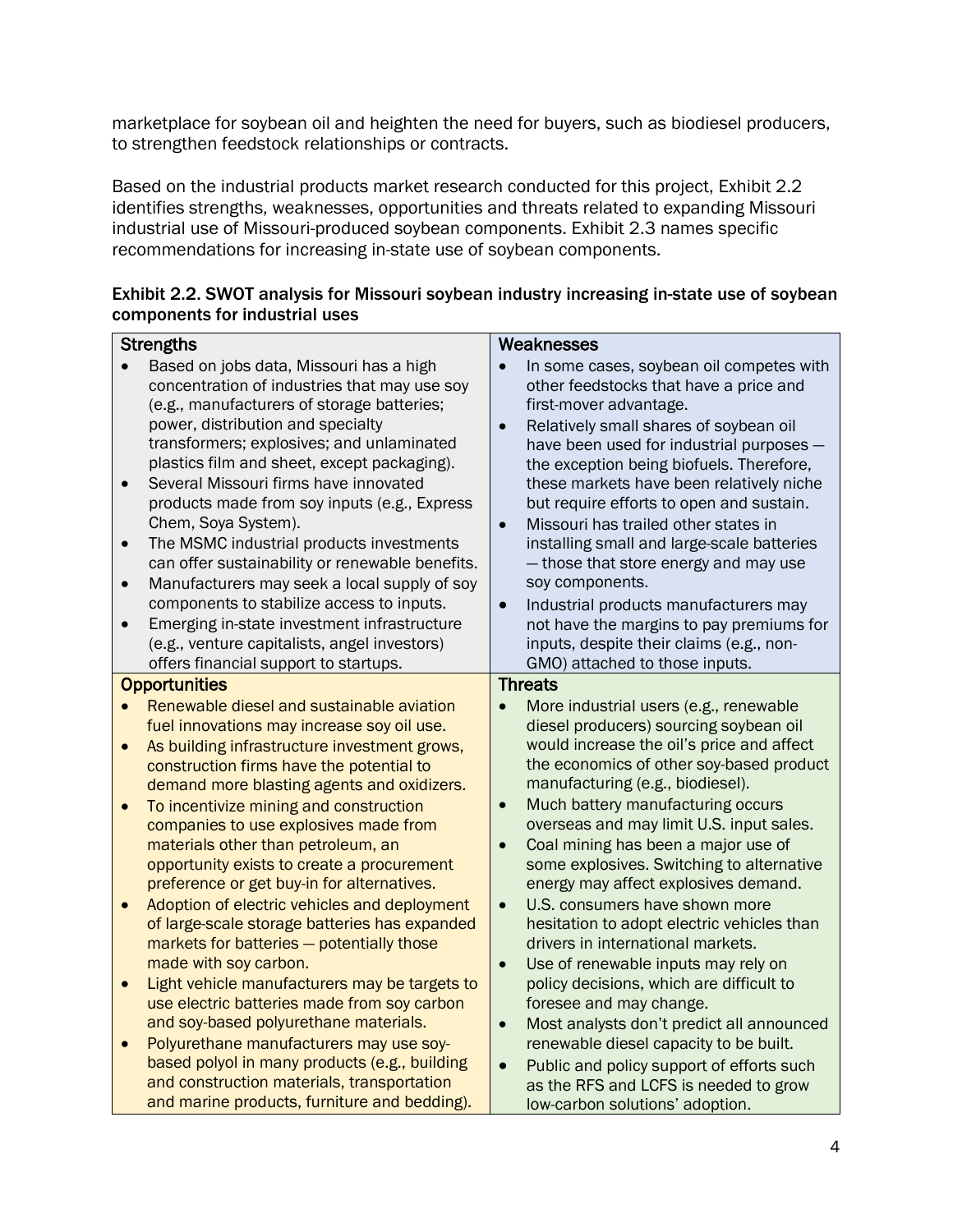| Category        | Recommendations                                                                                                                                                              |
|-----------------|------------------------------------------------------------------------------------------------------------------------------------------------------------------------------|
| Goal            | • Elevate Missouri-produced soy component use in industrial products manufactured by<br>Missouri facilities.                                                                 |
| <b>Strategy</b> | • For each MSMC-commercialized technology, prioritize one market to understand and<br>ultimately reach.                                                                      |
| <b>Tactics</b>  | • Weigh the market opportunity with other factors (e.g., policy environment, competition) to<br>choose the opportunities that fit best with available resources.             |
|                 | • Demonstrate the soy-based product's performance improvements, and document those<br>findings in promotional materials.                                                     |
| <b>Strategy</b> | • Establish a boots-on-the-ground effort to convert Missouri industrial products manufacturers<br>into soy component users.                                                  |
| <b>Tactics</b>  | • Identify an industry liaison who can champion using soy components in key applications<br>where MSMC has made investments.                                                 |
|                 | • Reach Missouri manufacturers that may demand soy components as inputs to assess their<br>interest in choosing a Missouri-produced soy component.                           |
|                 | • Engage with industry associations that have members who make decisions about industrial<br>products or components to source and use.                                       |
| <b>Strategy</b> | • Support other Missouri industrial products manufacturers using soy components.                                                                                             |
| <b>Tactics</b>  | • Connect these manufacturers with supply chain assistance to source Missouri-produced soy<br>components.                                                                    |
|                 | • Encourage manufacturers to participate in the Buy Missouri program, which requires that at<br>least 51% of a product's content originates from Missouri (buymissouri.net). |

Exhibit 2.3. Recommendations to increase soybean demand in industrial products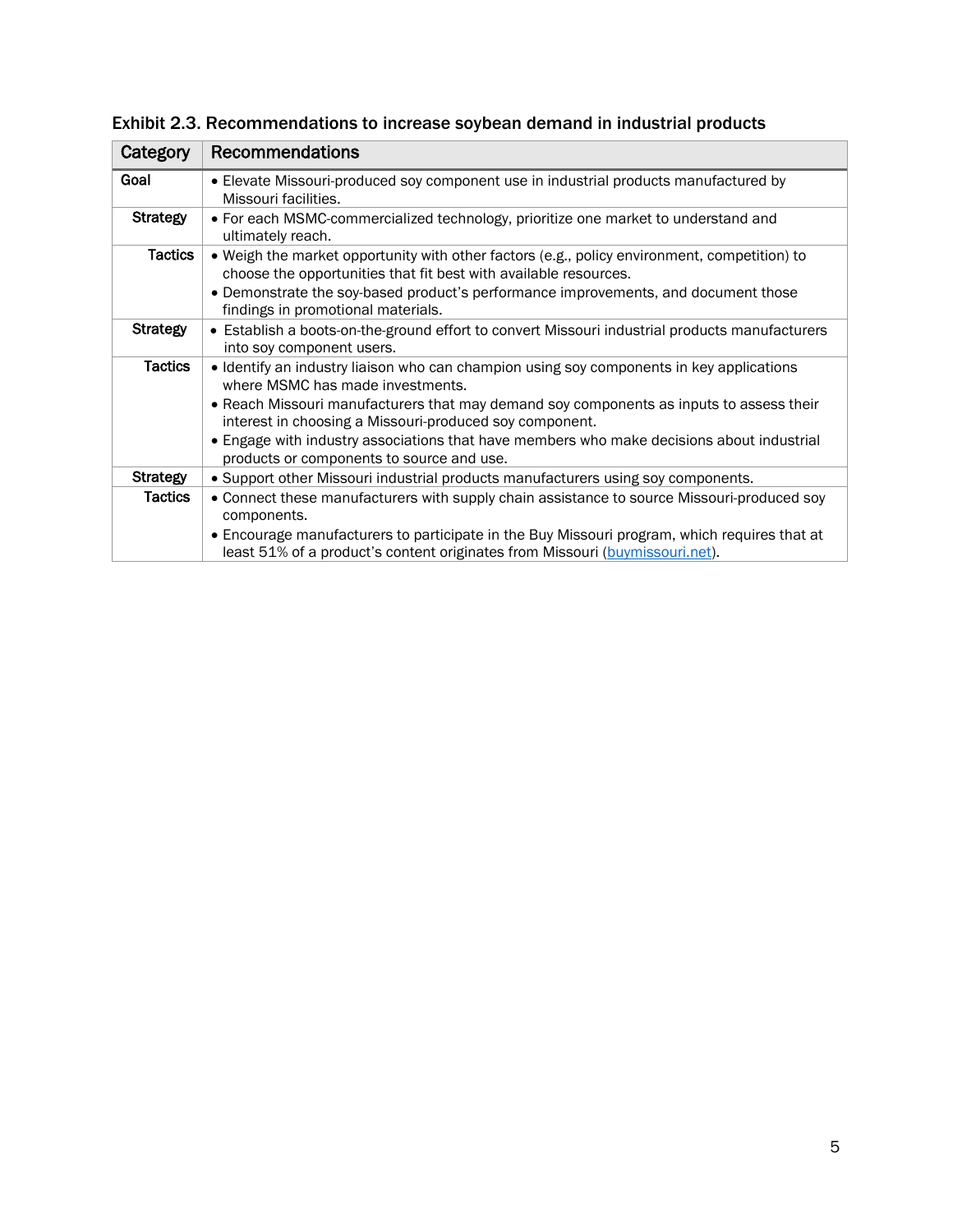### 3. Animal Production

Animal agriculture represents the largest customer for U.S. soybean meal. Approximately 98% of U.S. soybean meal is used to feed animals. In Missouri, feed uses demand 79% of all soy coproducts (oil, meal, hulls) by volume. In total, 58% of soybean coproducts consumed in Missouri goes into poultry. Hog production, which consumes 27% of soybean coproducts used for feed, ranks second behind broiler production for soy-based feed demand. Beef ranks third. Dairy, horse, sheep, meat goat and pet markets consume the rest.

Exhibit 3.1 details soy-related feed consumption in Missouri. For each species, it estimates the percent of the diet that is soy-related. Rations for Missouri's monogastric animal industries — namely, poultry and hogs — depend significantly on soybean meal. Missouri's beef cattle herd is not a major soybean meal user, but it is a large soy hull consumer.



Exhibit 3.1. Missouri soy-related animal feed consumption by species

Source: Data derived from Decision Innovation Solutions (decision-innovation.com/market-analytics/animalfood-consumption/) and other industry experts.

To quantify the opportunity for Missouri soybeans to satisfy in-state feed demand, Exhibit 3.2 estimates the soybean meal and hulls demanded by different animal species raised by operations of varying sizes. According to these estimates, raising chickens for meat production or egg production can greatly increase Missouri soy feed ingredient demand due to these diets' high soy inclusion rates and the number of animals needed for a complex or processing plant. However, other animal species could significantly change soybean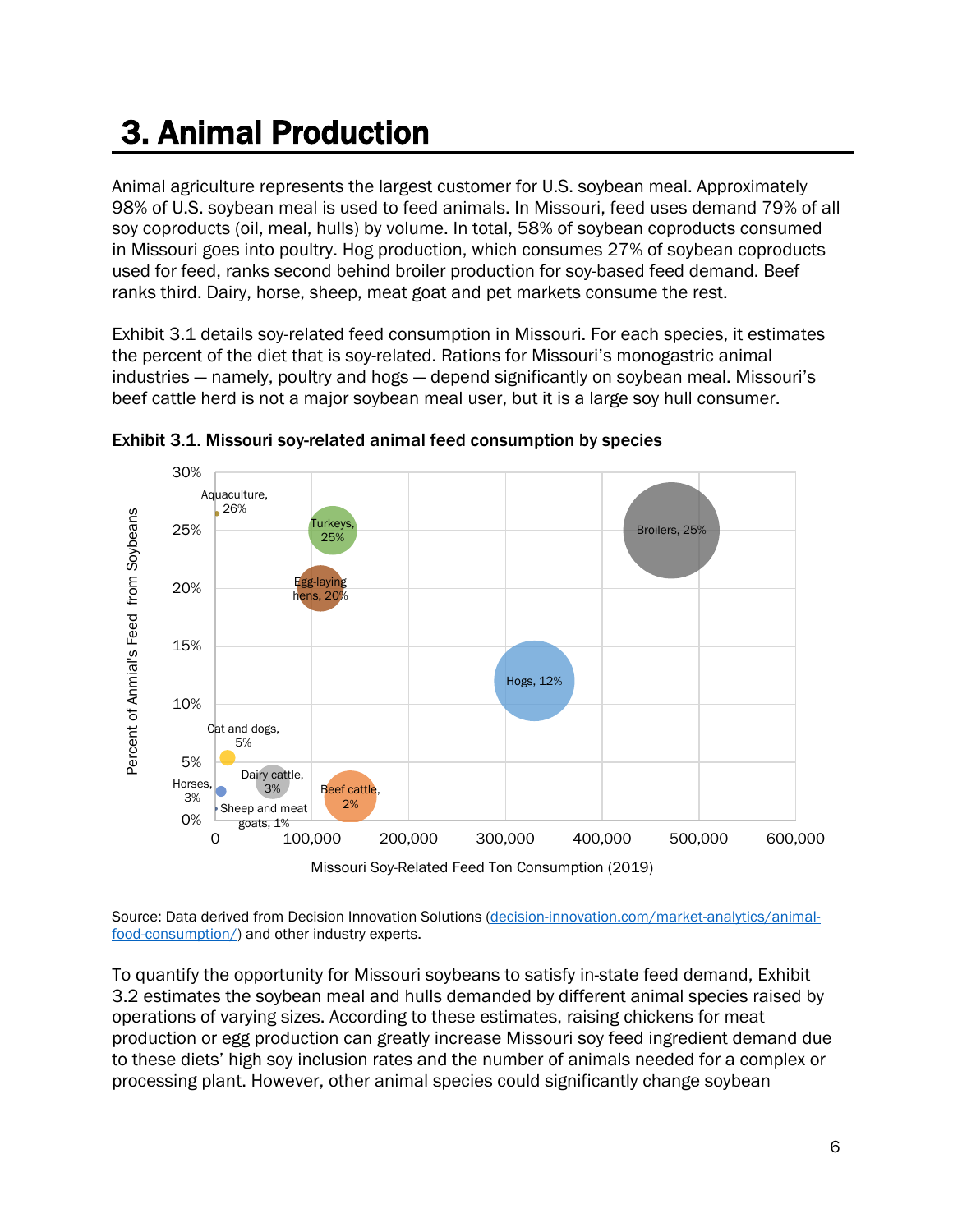coproduct demand if large single operations or stacked multiple units within the state adopt soy components or use more soy inputs for their animals' rations.

| <b>Sector</b>   | Operation or complex size        | Annual soybean<br>meal and hull<br>demand (tons) | <b>Bushels</b><br>needed | Acres<br>$need$ * |
|-----------------|----------------------------------|--------------------------------------------------|--------------------------|-------------------|
| <b>Broilers</b> | 50 million birds/complex         | 75,000                                           | 3,225,806                | 64,516            |
| Egg-laying hens | 2 million birds/complex          | 17,000                                           | 731,183                  | 14,624            |
| Dairy cattle    | 3,500 cows/operation             | 3,686                                            | 153,200                  | 3,064             |
| Breeding hogs   | 1,200 sows/operation             | 326                                              | 14,022                   | 280               |
| Market hogs     | 2,480 head/operation, 2 turns    | 290                                              | 12,473                   | 249               |
| Turkeys         | 10,000 birds/building, 2 turns   | 140                                              | 6,022                    | 120               |
| Beef stockers   | 1,000 head backgrounded, 2 turns | 105                                              | 4,364                    | 87                |
| Beef fed cattle | 1,000 head capacity, 2 turns     | 100                                              | 4,167                    | 83                |
| Aquaculture     | 60-acre pond, catfish production | 85                                               | 3,656                    | 73                |

Exhibit 3.2. Estimated soybean demand from potential animal industry growth

\*Assumes 50 bushels per acre yield.

Based on research conducted for this project, Exhibit 3.3 identifies strengths, weaknesses, opportunities, and threats related to the Missouri soybean industry's opportunity to expand soybean use within Missouri animal agriculture industries. Specific recommendations for increasing in-state use of soybean components can be found in Exhibit 3.4.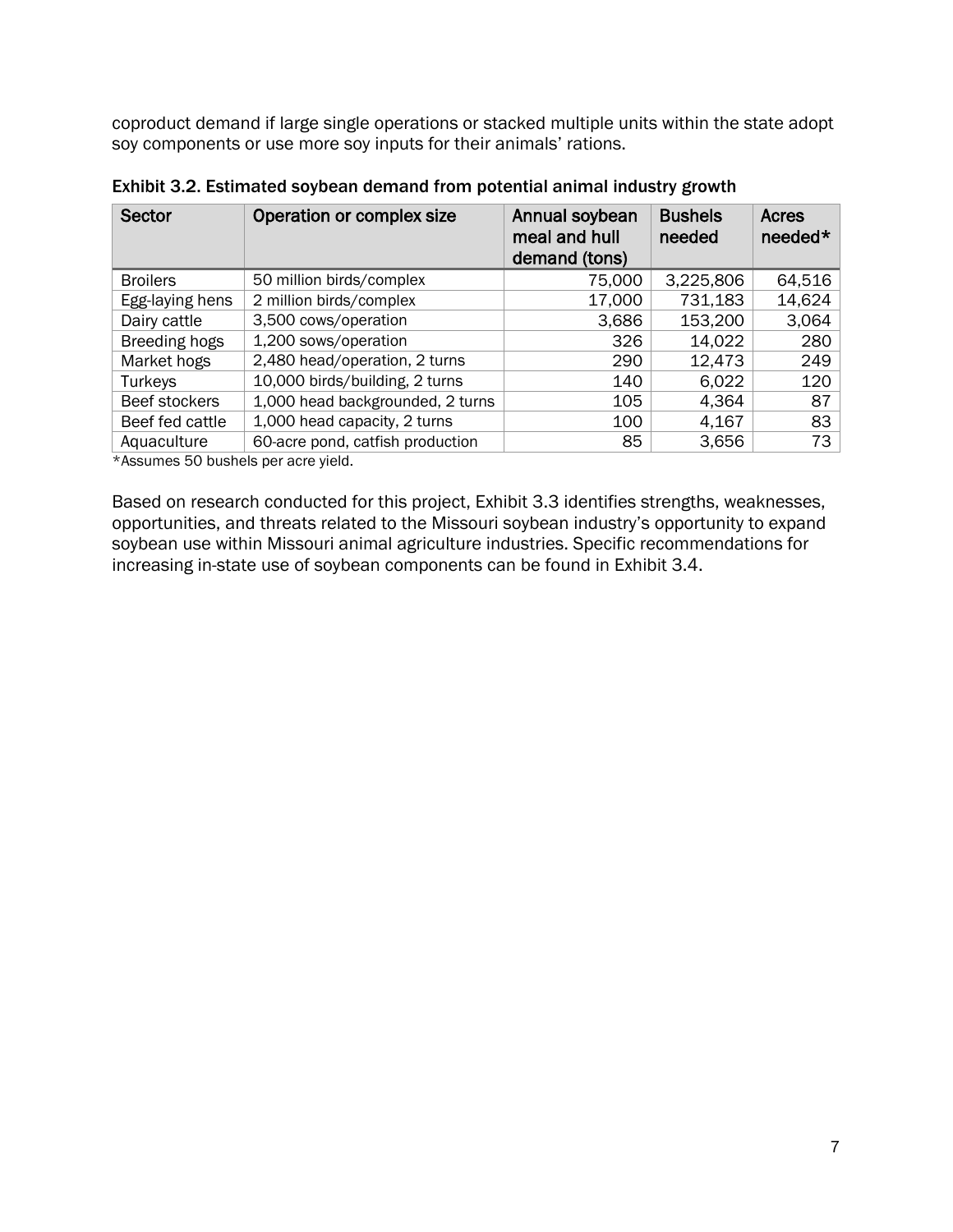| Exhibit 3.3. SWOT analysis of Missouri's future animal agriculture growth |  |
|---------------------------------------------------------------------------|--|
|---------------------------------------------------------------------------|--|

| <b>Strengths</b><br>Farms are likely to position new sow units in<br>remote, biosecure locations instead of hog<br>production-dense areas in the Corn Belt.<br>Chicken consumption continues to grow,<br>and Missouri is just north of a dense broiler<br>production cluster in Arkansas.<br>Expanding Missouri's beef slaughter<br>capacity will lead to finishing more cattle in<br>the state.<br>Growth in free-range layer facilities will likely<br>occur at the same latitude where these                                                                                                                                                                                                          | Weaknesses<br>State permitting and local planning and<br>zoning restrictions affect the potential for<br>new CAFO facilities to start up and operate.<br>For businesses that run large confinement<br>$\bullet$<br>dairies or open feedlots, Missouri's climate<br>is not as attractive as the climate in other<br>states.<br>Access to immigrant labor affects where<br>$\bullet$<br>processors decide to locate and where new<br>production complexes have the most<br>opportunity.                                             |
|----------------------------------------------------------------------------------------------------------------------------------------------------------------------------------------------------------------------------------------------------------------------------------------------------------------------------------------------------------------------------------------------------------------------------------------------------------------------------------------------------------------------------------------------------------------------------------------------------------------------------------------------------------------------------------------------------------|-----------------------------------------------------------------------------------------------------------------------------------------------------------------------------------------------------------------------------------------------------------------------------------------------------------------------------------------------------------------------------------------------------------------------------------------------------------------------------------------------------------------------------------|
| facilities have already emerged in Missouri.<br><b>Opportunities</b><br>Consumers' emerging health and animal<br>welfare preferences open the potential for<br>producing more eggs with specialty<br>characteristics.<br>The commodity egg industry will rebuild<br>layer housing to adhere to cage-free rules,<br>which a segment of consumers has<br>demanded.<br>Poultry and pork meat exports from the U.S.<br>will become more competitive with meat<br>produced in other countries. This will be due<br>to soybean meal prices declining as the<br>soybean meal supply increases - a side<br>effect of trying to meet demand for<br>renewable diesel, which may use soybean<br>oil as a feedstock. | <b>Threats</b><br>Broiler and layer facility location decisions<br>depend on choices made by a few critical<br>corporate decision-makers.<br>Consumer acceptance of plant-based<br>$\bullet$<br>substitutes may hinder sales growth<br>potential for animal products.<br>Animal producers in competing states have<br>$\bullet$<br>access to less expensive soybean meal<br>because of their proximity to new crush<br>plants.<br>New animal production capacity tends to<br>$\bullet$<br>locate near existing industry clusters. |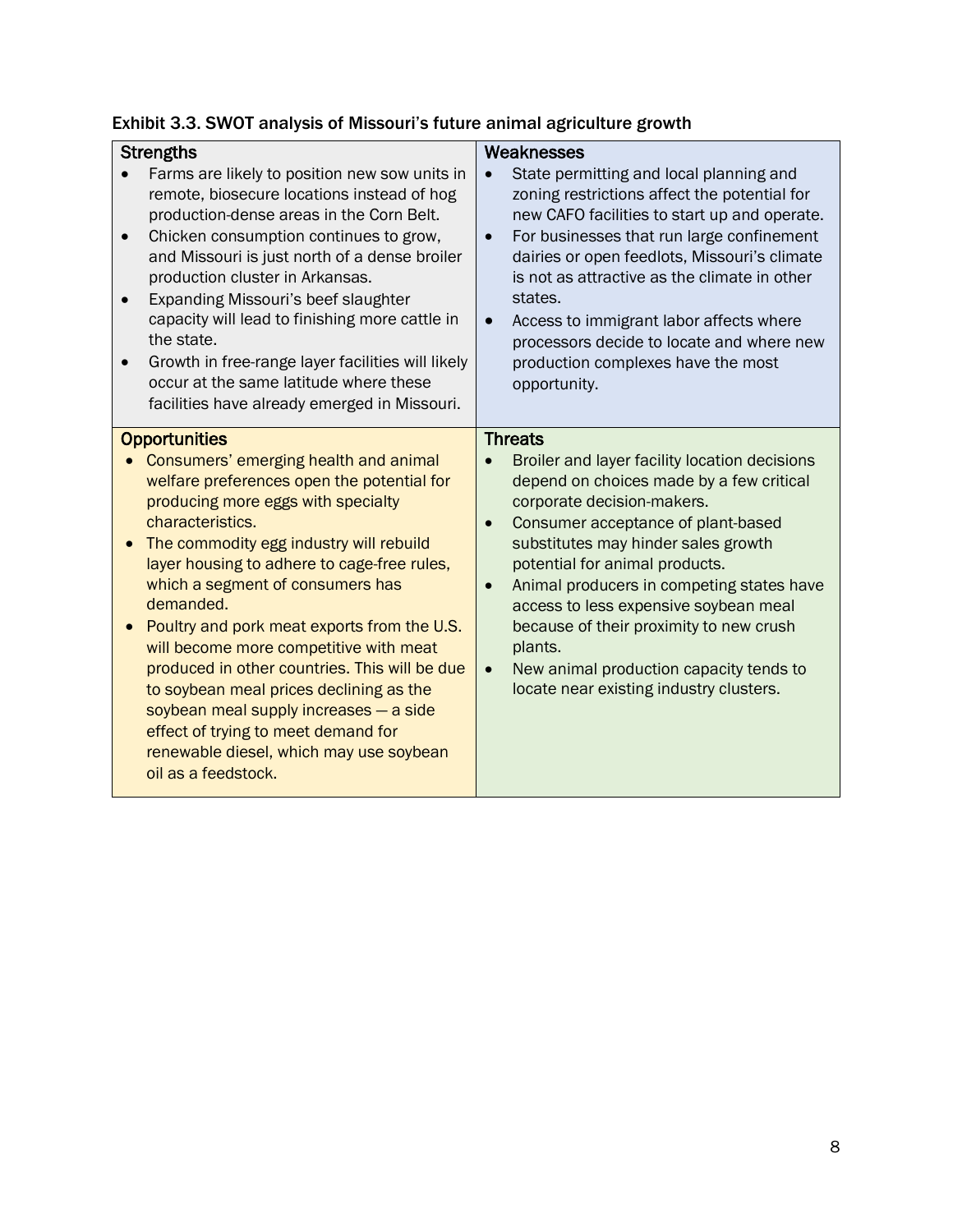| <b>Sector</b>      | Category       | <b>Recommendations</b>                                                                                                                                                                                                                                                                                                                                                                          |
|--------------------|----------------|-------------------------------------------------------------------------------------------------------------------------------------------------------------------------------------------------------------------------------------------------------------------------------------------------------------------------------------------------------------------------------------------------|
| Poultry            | Goals          | • Attract new broiler, egg-laying hen and turkey complexes into Missouri.<br>• Strengthen soybean coproduct use in existing Missouri broiler, layer and<br>turkey diets.<br>• Develop demand for SOYLEIC non-GMO soybean meal.                                                                                                                                                                  |
|                    | <b>Tactics</b> | · Identify an industry liaison experienced in the Missouri poultry industry.<br>• Connect with key poultry stakeholders and nutritionists from leading Missouri<br>companies and other leading U.S. businesses.<br>. Identify areas of Missouri that accept poultry production, have farmers willing<br>to be contract-producers and offer the labor force necessary for poultry<br>processing. |
|                    | Contacts       | • The Poultry Federation<br>• Missouri Poultry Yearbook from Missouri Department of Agriculture<br>. Top U.S. poultry companies from Watt Global Media<br>· U.S. Meat Export Federation                                                                                                                                                                                                         |
| Hogs               | Goals          | • Add sow inventory and farms in Missouri.<br>• Finish more Missouri-born pigs within state.                                                                                                                                                                                                                                                                                                    |
|                    | <b>Tactics</b> | · Identify areas in Missouri suitable for swine production.<br>. Work with existing swine integrators to locate feeding barns in Missouri.                                                                                                                                                                                                                                                      |
|                    | Contacts       | • Smithfield Foods, JBS and Pipestone have sow operations in Missouri.<br>· Missouri Pork Association                                                                                                                                                                                                                                                                                           |
| <b>Beef cattle</b> | Goals          | • Encourage additional beef stocker/backgrounding production in Missouri.<br>• Encourage additional beef cattle finishing in Missouri.                                                                                                                                                                                                                                                          |
|                    | <b>Tactics</b> | • Connect with larger Missouri backgrounding and feedlot operators.<br>• Support intentional crossbreeding of beef on dairy for dairy grazing herds.                                                                                                                                                                                                                                            |
|                    | Contacts       | • Veterinarians, semen companies, regional livestock markets and universities                                                                                                                                                                                                                                                                                                                   |
| Dairy cattle       | Goals          | • Attract new large-scale confinement dairies to Missouri.<br>• Develop demand for SOYLEIC non-GMO soybean meal.                                                                                                                                                                                                                                                                                |
|                    | <b>Tactics</b> | • Partner with Missouri Department of Agriculture and Missouri Dairy Growth<br>Council to facilitate large dairies starting or moving to Missouri.<br>• Connect with feed mills and nutritionists.<br>• Connect with Mid-South Dairy Records for top-producing Missouri cow herds.                                                                                                              |
|                    | Contacts       | · Organic/non-GMO contact: NEMO Feed<br>• Mid-South Dairy Records<br>• Kurt Olsen, Missouri Department of Agriculture                                                                                                                                                                                                                                                                           |
| Aquaculture        | Goals          | • Add soybean coproducts to Missouri aquaculture diets.                                                                                                                                                                                                                                                                                                                                         |
|                    | Tactics        | • Develop new aquaculture enterprise budgets, and increase educational<br>programming around aquaculture in Missouri.<br>• Connect with existing Missouri aquaculture businesses about soybean<br>coproduct usage in their operations.                                                                                                                                                          |
|                    | Contacts       | • Missouri Aquaculture Directory<br>• Missouri Aquaculture Association<br>• MU Aquaculture/Fisheries Extension and Lincoln University Extension                                                                                                                                                                                                                                                 |

Exhibit 3.4. Recommendations to increase soybean demand by animal sector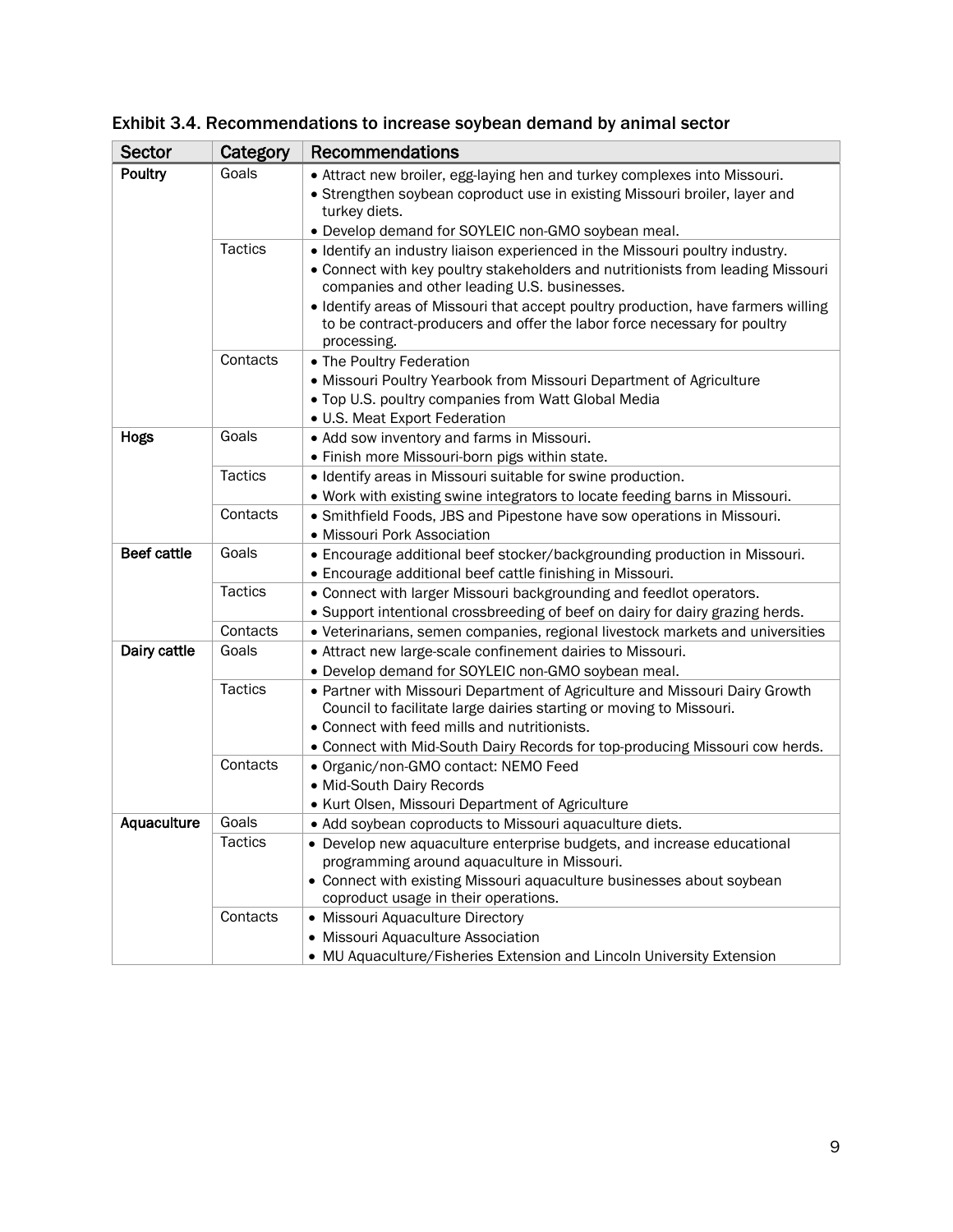### 4. Food Products

Making soy foods from whole soybeans consumes a relatively small share of the world's soybeans. Just 6% of the soybeans produced globally are used to make whole soybean products such as tofu and soy milk. Other food products containing soy ingredients feature oil or meal. Exhibit 4.1 details U.S. soybean oil consumption by food use category from 2000 to 2020. Consumption for food use totaled 6.35 million metric tons in 2020. During the midto late 2000s, soybean oil demand for baking and frying uses dropped, and the industry saw an uptick in the oil's use as a salad or cooking oil.



Exhibit 4.1. U.S. soybean oil food use by category, 2000 to 2020

Source: Centrec and the United Soybean Board (marketviewdb.centrec.com)

U.S. soybean cake and meal produced for edible uses is a small U.S. industry. Animal feed has been the predominant cake and meal user. Of all soybean cake and meal produced, the portion directed to edible protein products has been relatively small — just 1.1% to 1.7% from 2016 to 2020. Production for edible uses has averaged 584,597 tons in the past three years (2019 to 2021).

The Missouri Soybean Merchandising Council has invested in developing several innovations that have the potential to open or expand markets for soybeans in Missouri-produced food products. Those include high-oleic soybean oil, vitamin B12-fortified soy foods such as soy milk and tofu, nondairy ice cream made from high-oleic soybean oil and spray-dried powder to substitute for soy protein isolate. Other market opportunities with the potential to expand soy-related demand in Missouri-produced food include meat substitutes, snack bars, cheese, breakfast cereal, bread, beverages and supplements.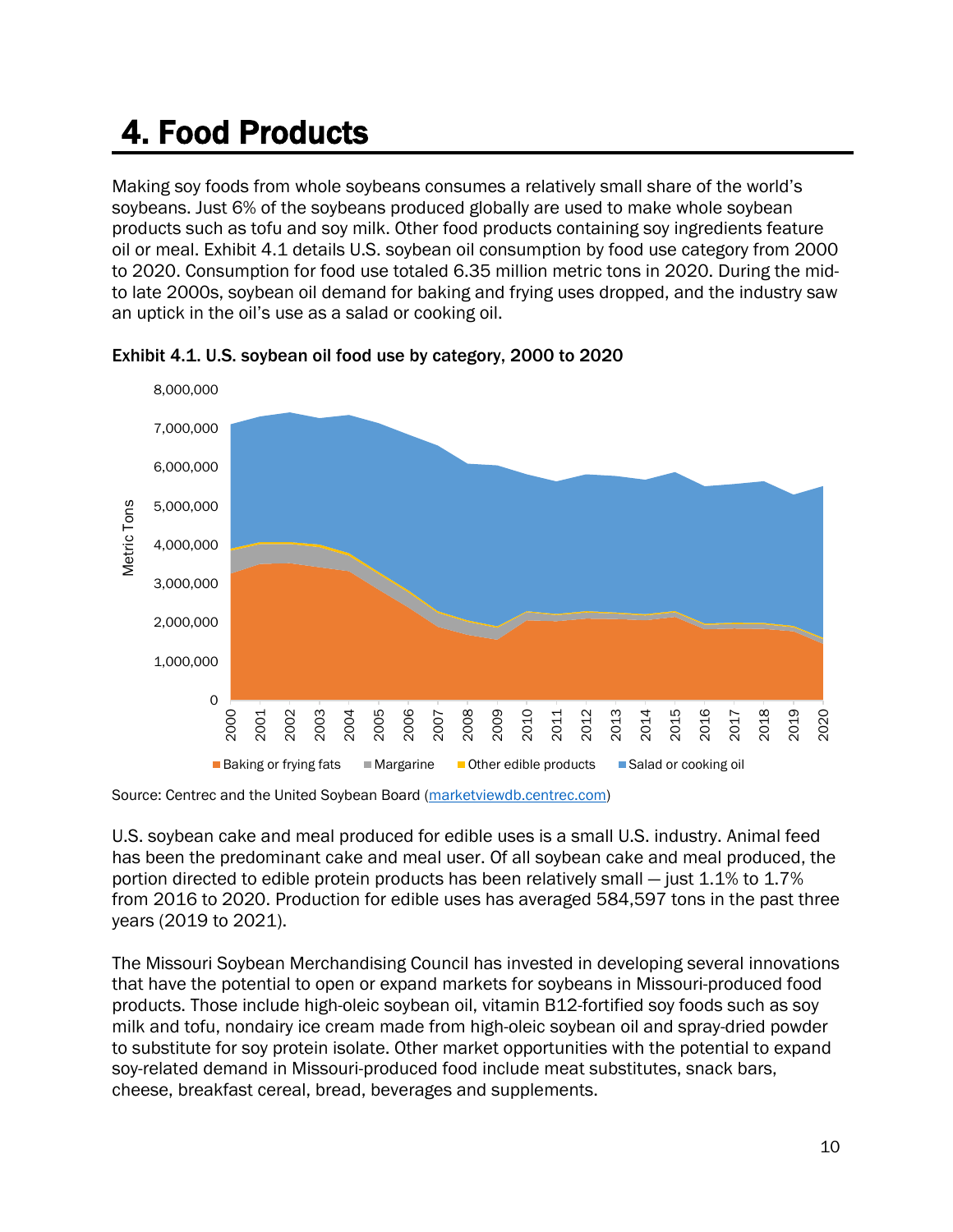Based on the market research conducted for this project, Exhibit 4.2 identifies strengths, weaknesses, opportunities and threats related to expanding Missouri food manufacturers' use of Missouri-produced soybean ingredients. The recommendations in Exhibit 4.3 share ideas about how to increase in-state use of soybean components.

| Exhibit 4.2. SWOT analysis for Missouri soybean industry increasing in-state use of |  |
|-------------------------------------------------------------------------------------|--|
| soybean-derived food ingredients                                                    |  |

| <b>Strengths</b>       |                                                                                                                                                                                                                                                                                                                                                                                                                                                                                                                                                                                                                                                                                                                                                                       | Weaknesses                                                                                                                                                                                                                                                                                                                                                                                                                                                                                                                                                                                             |  |
|------------------------|-----------------------------------------------------------------------------------------------------------------------------------------------------------------------------------------------------------------------------------------------------------------------------------------------------------------------------------------------------------------------------------------------------------------------------------------------------------------------------------------------------------------------------------------------------------------------------------------------------------------------------------------------------------------------------------------------------------------------------------------------------------------------|--------------------------------------------------------------------------------------------------------------------------------------------------------------------------------------------------------------------------------------------------------------------------------------------------------------------------------------------------------------------------------------------------------------------------------------------------------------------------------------------------------------------------------------------------------------------------------------------------------|--|
| $\bullet$              | Several industries with the potential to use soy<br>ingredients concentrate in Missouri, based on jobs<br>data. Those include breakfast manufacturing;<br>pasta, dough and flour mixes; ice cream and<br>frozen dessert manufacturing; fats and oils<br>refining and blending; and flour milling.<br>Soyleic oil allows high-oleic oil users to make non-<br>GMO claims on packaged goods.<br>Soy protein derived from Soyleic soybeans has<br>some advantages relative to commodity soy<br>protein. Those include desirable color, blending<br>potential and shelf life.<br>With widespread production, soybean ingredients<br>represent an economical ingredient option.                                                                                            | The premium associated with Soyleic<br>non-GMO soybean oil may make the<br>ingredient cost-prohibitive for some<br>food companies.<br>Relative to other states, Missouri<br>firms have made minimal<br>investments in processing capacity<br>to produce whole soy foods (e.g., soy<br>milk, tofu).<br>Protein products made from soy may<br>have consumer acceptance<br>problems because of the ingredient's<br>allergen risk and flavor.<br><b>Threats</b>                                                                                                                                            |  |
|                        | <b>Opportunities</b>                                                                                                                                                                                                                                                                                                                                                                                                                                                                                                                                                                                                                                                                                                                                                  |                                                                                                                                                                                                                                                                                                                                                                                                                                                                                                                                                                                                        |  |
| $\bullet$<br>$\bullet$ | Soyleic's non-GMO attribute especially appeals to<br>consumers purchasing food to eat at home - a<br>category that grew during the pandemic.<br>Supply chain constraints caused by the pandemic<br>led some consumers to choose products, such as<br>tofu, they hadn't used consistently. Those buyers<br>may be maintained in the long term.<br>MSMC-funded research into fortifying soy foods<br>with vitamin B12 has the potential to make a plant-<br>based product fortification standard - just as dairy<br>milk is typically fortified with vitamin D.<br>The Show-Me Food, Beverage and Forest Products<br>Manufacturing Initiative may recruit more<br>processors that could use Missouri-produced soy.<br>The St. Louis region has been identified as a hub | Soy ingredients face competitive<br>threats from alternative ingredients.<br>For example, in the alternative milk<br>category, soy milk has lost significant<br>share to almond and oat options.<br>Because plant-based product<br>$\bullet$<br>manufacturers are relatively new,<br>they may be more open to choosing<br>novel ingredients and scaling their<br>supply chains over time to provide<br>enough of those novel ingredients.<br>Although an opportunity, plant-based<br>$\bullet$<br>foods (e.g., meat alternatives) may<br>be perceived as highly processed<br>compared with traditional |  |
|                        | for plant-based food manufacturing.<br>Blending soy with other proteins may improve the<br>"completeness" of those other proteins while<br>balancing some of soy's drawbacks, such as flavor.                                                                                                                                                                                                                                                                                                                                                                                                                                                                                                                                                                         | alternatives (e.g., animal meat).<br>Consumers interested in minimal<br>ingredients may choose not to switch<br>to plant-based options.                                                                                                                                                                                                                                                                                                                                                                                                                                                                |  |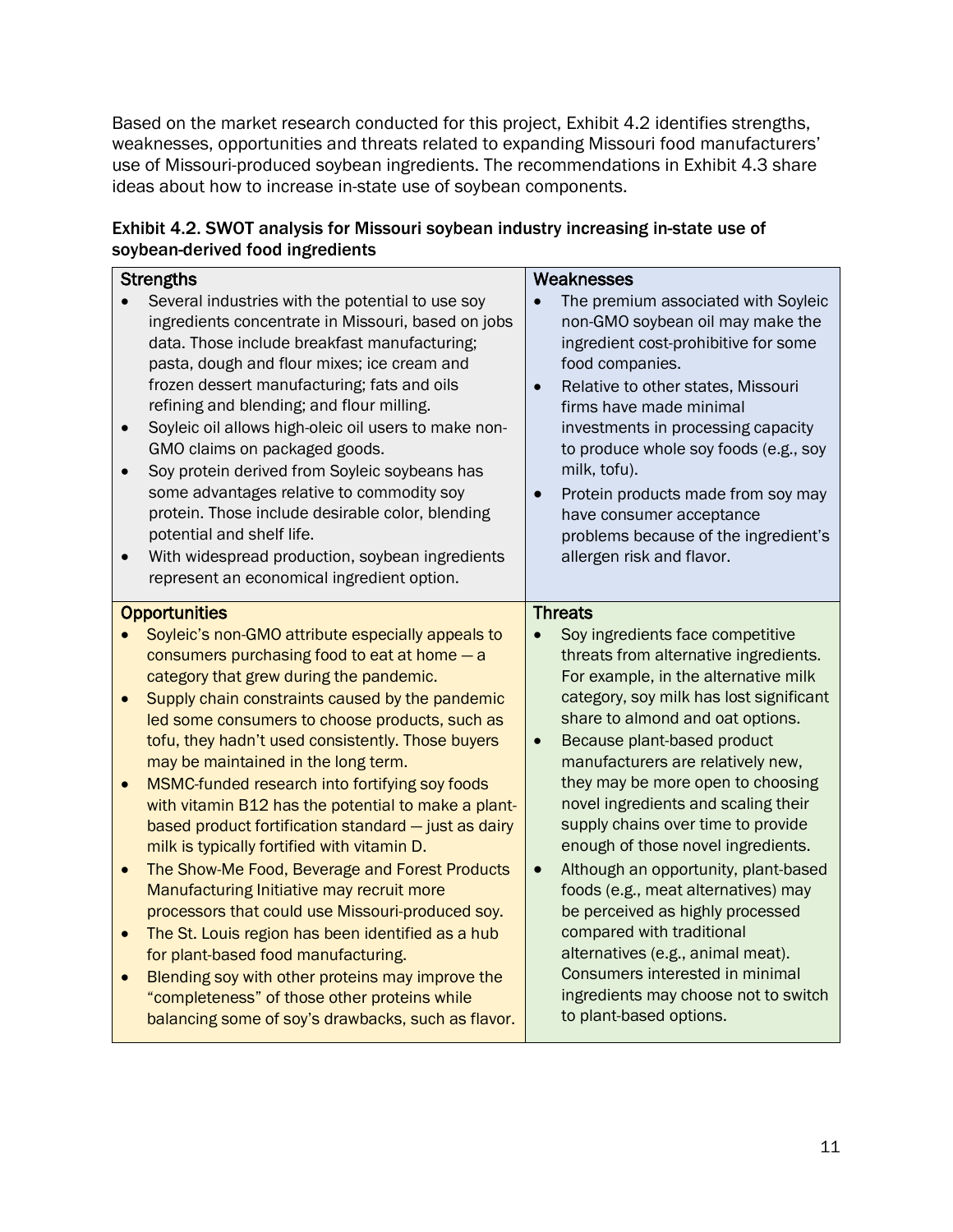| Product | Category          | <b>Recommendations</b>                                                                                                                                                            |
|---------|-------------------|-----------------------------------------------------------------------------------------------------------------------------------------------------------------------------------|
| Oil     | Goal              | . Open new in-state markets for Soyleic non-GMO, high-oleic soybean oil.                                                                                                          |
|         |                   | . Increase sales of Missouri-grown soybean oil to Missouri food manufacturers.                                                                                                    |
|         | <b>Strategies</b> | • Educate Missouri food businesses about the advantages of Soyleic oil.                                                                                                           |
|         |                   | • Engage an industry liaison or third-party business to champion Missouri-                                                                                                        |
|         |                   | produced soybean oil as an ingredient option.                                                                                                                                     |
|         |                   | • Introduce soybean oil to emerging food businesses.                                                                                                                              |
|         | <b>Tactics</b>    | . Invest in Soyleic use trials that demonstrate fry life or shelf life improvements<br>attributed to the high-oleic trait.                                                        |
|         |                   | • Contact Missouri manufacturers in key categories that may use soybean oil.<br>(This report lists Missouri manufacturers by product category.)                                   |
|         |                   | • Communicate with foodservice establishments (e.g., restaurants) based in                                                                                                        |
|         |                   | Missouri to identify potential markets for soybean oil.                                                                                                                           |
|         |                   | • Reach out to Bright Future Foods, a St. Louis food incubator that operates as<br>a subsidiary of Post Holdings. The incubator has invested in two climate-                      |
|         |                   | friendly food brands: Airly Oat Clouds and EverGrain.                                                                                                                             |
|         |                   | . Build awareness of soy ingredient applications through the Missouri Food<br>Entrepreneur Network (MO-FEN).                                                                      |
|         |                   | • Support value chain stakeholders such as Tiger Soy, Moberly Natural Crush                                                                                                       |
|         |                   | and Benson Hill as they grow and add value to Missouri-produced soybeans.                                                                                                         |
| Protein | Goals             | . Open new in-state markets for Soyleic soy protein.                                                                                                                              |
|         |                   | . Increase sales of Missouri-grown soy protein to Missouri food manufacturers.                                                                                                    |
|         | <b>Strategies</b> | · Educate Missouri food businesses about Soyleic soy protein's advantages.<br>• Engage an industry liaison to build relationships with Missouri food<br>manufacturers.            |
|         |                   | • Participate in industry conversations to raise soy protein's profile as a food<br>ingredient.                                                                                   |
|         | <b>Tactics</b>    | • Aggregate research findings that show how Soyleic protein's attributes (e.g.,                                                                                                   |
|         |                   | color, blending potential, shelf life) offer advantages.                                                                                                                          |
|         |                   | • Package those findings into promotional materials.                                                                                                                              |
|         |                   | • Contact Missouri firms that manufacture foods that list soy protein as an<br>ingredient. (This report lists Missouri manufacturers by product category.)                        |
|         |                   | • Reach out to Bright Future Foods, a St. Louis food incubator that operates as                                                                                                   |
|         |                   | a subsidiary of Post Holdings. The incubator has invested in two climate-<br>friendly food brands: Airly Oat Clouds and EverGrain.                                                |
|         |                   | • Build awareness of soy protein applications through the Missouri Food<br>Entrepreneur Network (MO-FEN).                                                                         |
|         |                   | • Assess whether to support the University of Minnesota's Plant Protein                                                                                                           |
|         |                   | Innovation Center or replicate the effort with Midwest soy centers at the<br>University of Missouri, Purdue University and Iowa State University.                                 |
|         |                   | • Collaborate with soybean checkoff organizations in neighboring states to<br>create a program modeled after the Plant Protein Highway formed in the<br>Upper Midwest and Canada. |
|         |                   | • Support value chain stakeholders such as Tiger Soy, Moberly Natural Crush                                                                                                       |
|         |                   | and Benson Hill as they grow and add value to Missouri-produced soybeans.                                                                                                         |

#### Exhibit 4.3. Recommendations to increase soybean demand by soy ingredient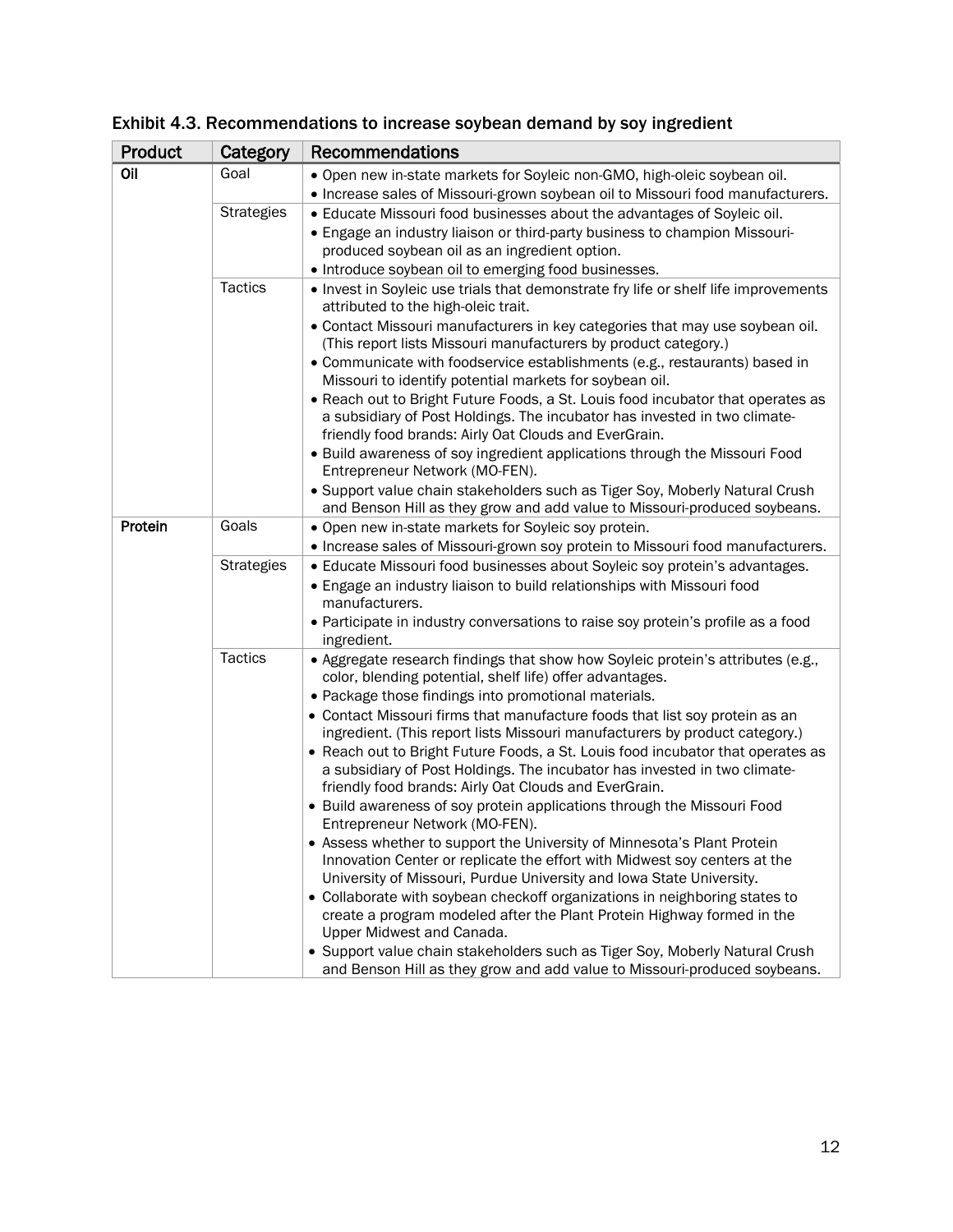### 5. Missouri Soybean Basis

Basis involves prices of two attributes of a product. *Quality Basis* relates to the price difference between two different qualities of the same commodity; example: high oil content soybeans minus Grade 1 standard soybeans. *Spatial Basis* is the difference in prices of the same product at two different locations; example: Grade 1 yellow soybeans in Cape Girardeau, Missouri minus St. Joseph, Missouri. The core economic story for a price difference over space is transportation cost. If spatial basis exceeds cost to transport a product between two locations, the product will be moved from lower to higher price locations. *Temporal Basis* is the difference in price between the same product at two different points in time; example cash soybean price, St. Louis, Missouri (futures contract delivery point) minus July 2022 Chicago futures price. Temporal basis is economically expressed as the cost of storage. If temporal basis exceeds storage cost, an incentive exists to store the product. Storage costs include (a) physical storage cost, (b) interest opportunity cost, and (c) insurance (for physical destruction of product). Transportation arbitrage and storage costs are two primary ways grain elevators generate revenue from trading grain.

Basis tends to follow historical and seasonal patterns in Missouri. The market economy of the United States allows grain to flow through an interconnected transportation system to the highest buyers, meaning basis is influenced by transportation cost, ocean shipping spreads, ending stocks, and interest rates regardless of destination. Basis can be a signal of demand strength but is primarily a tool end users and merchandisers use to control the flow of grain in and out of the market. In cases where futures markets are not providing the signal for soybean producers to sell, grain merchandisers might be required to increase basis to encourage the flow of grain into a receiving location. The opposite is true if futures prices are rising on high global demand or short supplies. Therefore, it is incorrect to say strong demand increases basis. Proximity to end users does impact the magnitude basis values change regarding variations in transportation costs. Areas with multiple demand sources like Southeast Missouri, where export markets compete with domestic users for soybeans, tend to have stronger basis values but also increased volatility.

Exhibit 5.1 illustrates the seasonality of Missouri basis for Mexico, Missouri. Basis has tended to weaken rapidly late summer into the fall. Historically, soybean basis has strengthened considerably from early October through December. Although specific to one geographical region of the state, most basis values follow the same spot basis seasonal pattern except those serving international export demand. Large soybean export demand early in the marketing year increases the need for grain flow in areas serving export markets. Chicago futures prices are usually weakest at harvest compared to the rest of the year due to the new crop hitting the market. For end users and grain merchandisers needing soybeans to fill export contracts, the decline in futures prices sends the wrong signal to producers holding grain. Figure 5.2 illustrates how stable basis is throughout the year for western regions of Missouri that primarily serve livestock meal demand compared to the seasonal nature of the Mississippi River export market. The U.S. exports most of its annual soybean exports between October and March. Basis swings in export markets are difficult for domestic end users who buy soybeans throughout the year to navigate.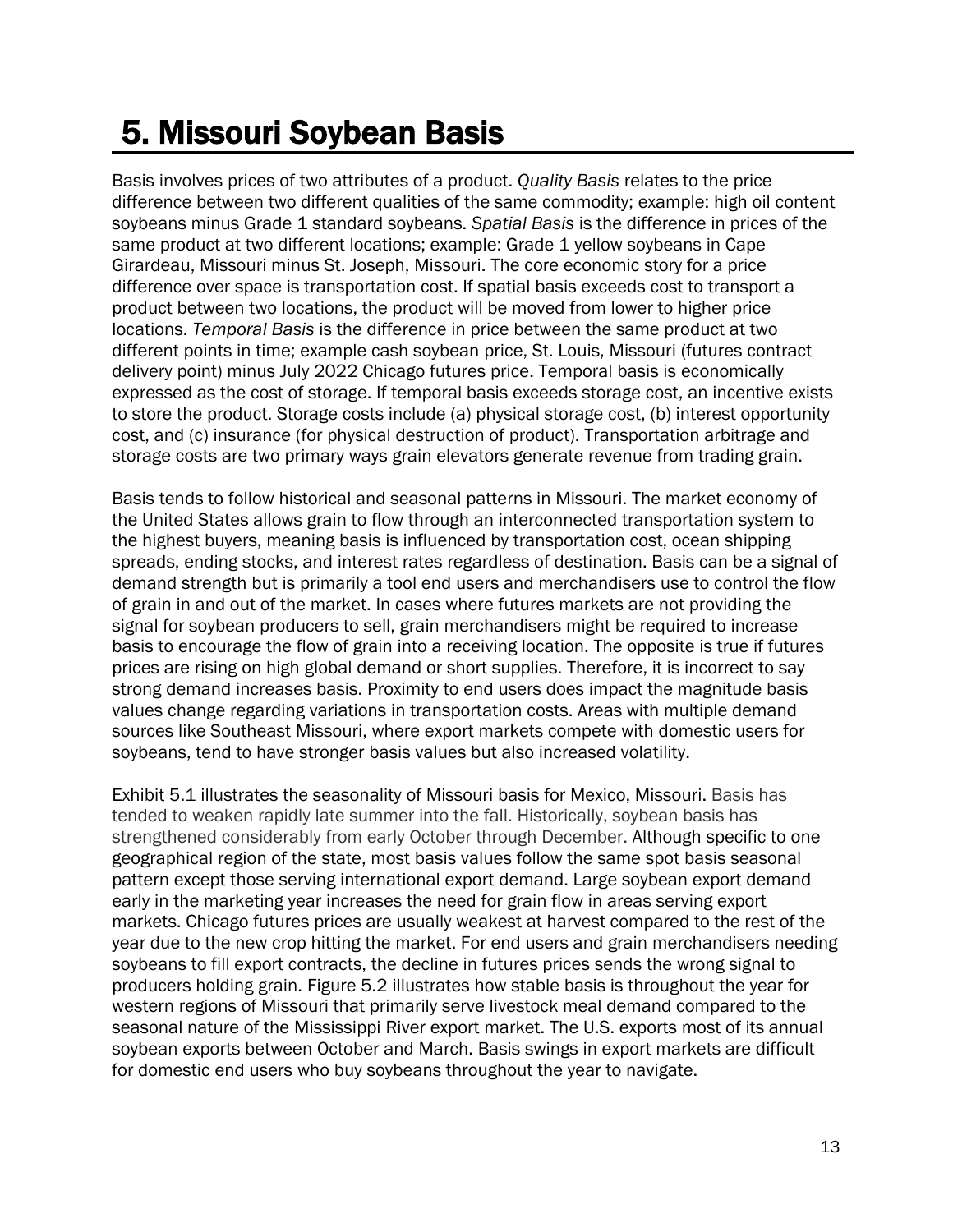

Figure 5.1. Three-year and five-year average soybean basis for Mexico, Missouri\*

Figure 5.2. Three-year index\* of Missouri basis intensity by geographical region



\* Five-year average represents 2016 to 2021; three-year average represents 2018 to 2021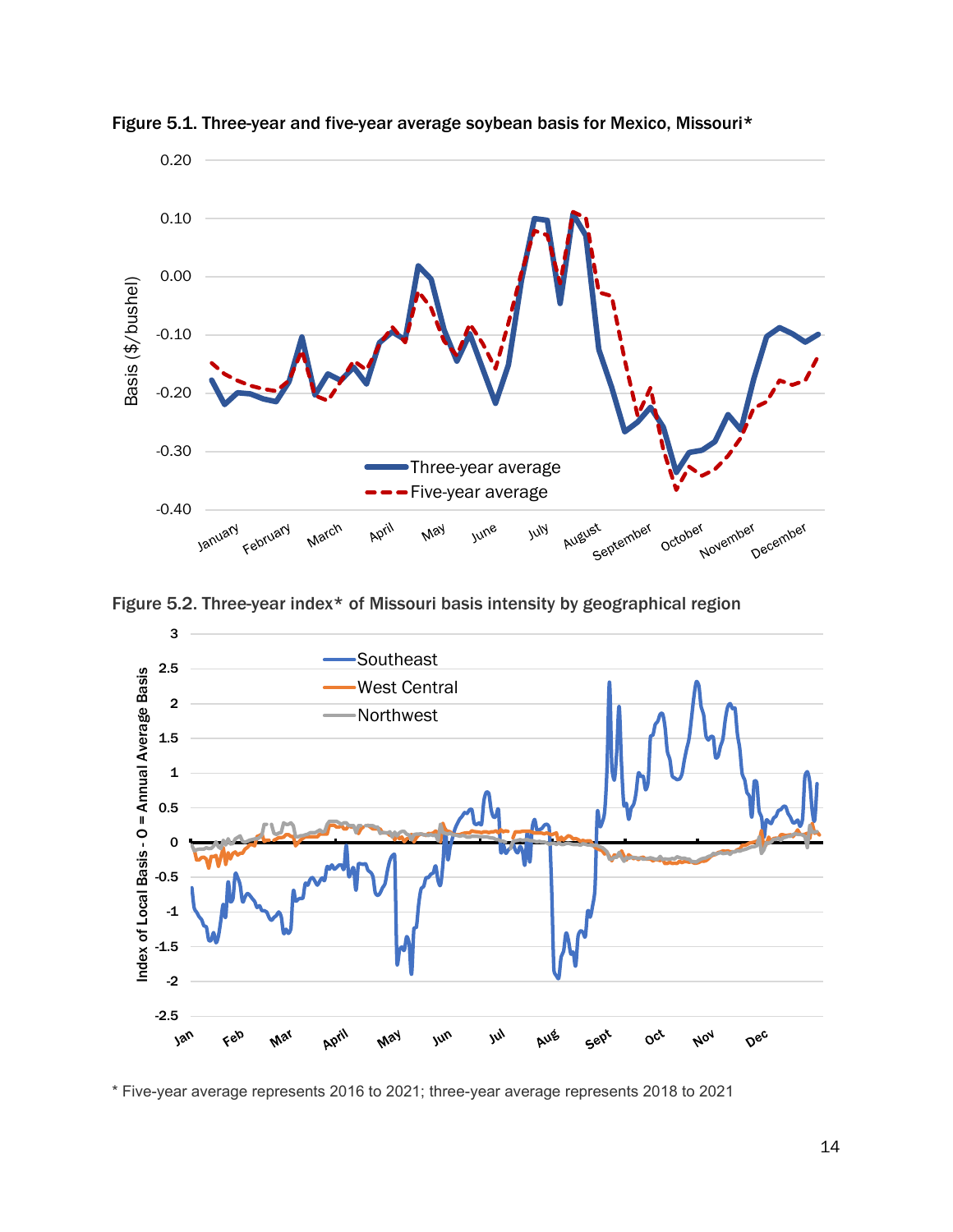Exhibits 5.3 and 5.4 illustrate Missouri soybean spatial basis (Missouri location minus New Orleans, LA) on July 20, 2020, and October 20, 2020, respectively. These dates were selected because they represent two different points in the marketing year (July and October) and two different marketing years 2019/20 and 2020/21. Even with these differences, similar patterns emerge. Missouri basis is highly connected to a transportation network that serves all soybean end users. As long as international buyers demand U.S. soybeans, the Mississippi river market will have the stronger basis bids compared to the rest of the state due to lower transportation costs. However, this international demand is currently seasonal, leading to relatively large swings in basis prices.



Exhibit 5.3. Missouri soybean spatial basis, July 20, 2020